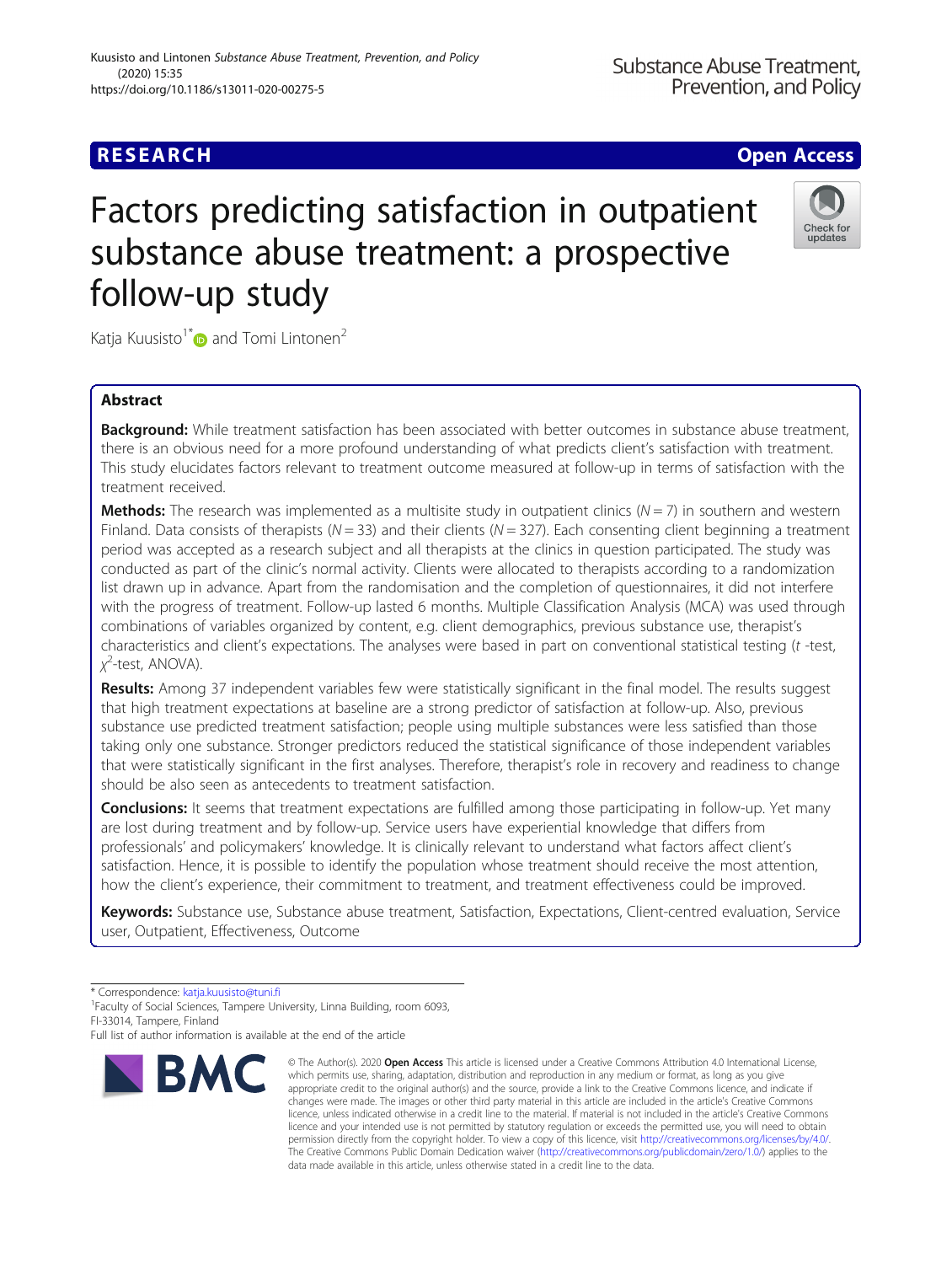### Background

Taking account of the client's perspective is important when researching the treatment of substance use [\[1](#page-9-0), [2](#page-9-0)]. Some work has been accomplished in this area by putting the focus on service users themselves (see e.g. [\[3](#page-9-0), [4\]](#page-9-0)) along with other stakeholders [\[5](#page-9-0)] in defining relevant outcome measures. The main idea is that service users have experiential knowledge that differs from professionals' and policymakers' knowledge, and this may be vital in posing the right questions in research and in practice. While substance-taking behaviour has been the primary outcome measure for alcohol treatment trials, and will continue to be so, it does not exclude other outcome measures like satisfaction with the treatment received.

In health research, the importance of measuring satisfaction with treatment is well documented [[6\]](#page-9-0), but this is not the case in substance abuse treatment [[7\]](#page-10-0). Treatment effectiveness has seldom been measured in terms of client satisfaction, although its importance is on the increase in treatment studies, both medical and psycho-logical [\[8\]](#page-10-0).

In earlier research, treatment satisfaction has been associated with positive therapy outcomes measured with conventional measures like retention or substancetaking behaviour (see e.g.  $[7, 9-14]$  $[7, 9-14]$  $[7, 9-14]$  $[7, 9-14]$  $[7, 9-14]$  $[7, 9-14]$ ), although opposite claims have also been made (see e.g. [[15,](#page-10-0) [16](#page-10-0)]). Although many of these studies have obvious strengths, methodological deficiencies (e.g. cross-sectional data; small group of participants; varying client groups) impede conclusions in this area (see [[17\]](#page-10-0)). These somewhat contradictory findings rely on the quantity of research published and firmly corroborate the positive connection between satisfaction and other outcome measures. According to recent research, it seems plausible that a positive connection exists [[7,](#page-10-0) [18](#page-10-0)], and even with more complicated client groups [\[19](#page-10-0)]. Outcome indicators seem to be interconnected; client's expectations on entering treatment and the whole process of treatment contribute to satisfaction with the treatment received and eventually treatment outcome [\[11](#page-10-0), [20](#page-10-0), [21\]](#page-10-0).

Satisfaction is an important indicator of quality of services [[22](#page-10-0)–[24](#page-10-0)] and highlights the client's perspective. The scientific significance of this study with a prospective research design is in providing information on treatment satisfaction as an outcome measure and its predictors selected on theoretical grounds. While accepting the notion about the interconnectedness of these outcome indicators, there is an obvious need for a more profound understanding of what predicts client's satisfaction with treatment. Adamson and colleagues [[9\]](#page-10-0) in their systematic review found antecedents to treatment outcome such as baseline alcohol consumption, dependence severity, gender, treatment history, alcohol-related selfefficacy, motivation, socioeconomic status/income and treatment goal. When studying client characteristics, readiness for change (see e.g.  $[25]$  $[25]$  $[25]$ ) and anger (see e.g. [[26,](#page-10-0) [27\]](#page-10-0)) have been found to be significant factors as regards treatment outcome. Similarly, therapist characteristics have been found to influence client outcome (see e.g. [[28,](#page-10-0) [29](#page-10-0)]). While some research has concluded that the influence of these so-called common factors is far more important than therapy methods (see e.g. [\[30](#page-10-0)]), other research has repeatedly stressed the need to study the common factors present in the therapy situation but not specific to a specific therapeutic method (see e.g. [[31\]](#page-10-0)).

When treatment satisfaction is seen as an antecedent of better substance abuse treatment outcomes in terms, for instance, of retention in treatment or substanceabusing behaviour, it is clinically relevant to understand what factors affect the client's satisfaction (see [[17,](#page-10-0) [18](#page-10-0)]). Hence it is possible to identify the population whose treatment should receive the most attention, how the client's experience could be improved and consequently also, their commitment to treatment and treatment effectiveness.

Even in the absence of an unambiguous definition of satisfaction [\[24](#page-10-0)], various measures have been applied to measure it in substance abuse treatment. Although there are some structured measures available such as the Client Satisfaction Questionnaire (CSQ-8) (see e.g. [[32](#page-10-0), [33\]](#page-10-0)), the Treatment Perception Questionnaire (TPQ) [[34\]](#page-10-0), and the Verona Service Satisfaction Scale (SSS-30) [[23,](#page-10-0) [35](#page-10-0)], they are usually modified and tailored to suit separate purposes (see e.g. [\[36](#page-10-0)]). Single-item measurements (see e.g. [[14,](#page-10-0) [20](#page-10-0), [37](#page-10-0)–[39](#page-10-0)]), subscales of comprehensive measures (see e.g. [[22](#page-10-0)]), questionnaires with composite scores (see e.g.  $[11, 19]$  $[11, 19]$  $[11, 19]$  $[11, 19]$  $[11, 19]$ ) and even both simultaneously [\[7](#page-10-0), [14](#page-10-0), [40](#page-10-0)] have been used, but often treated as single satisfaction scores in the analyses  $[41]$  $[41]$ . It has recently been argued that a single general question regarding overall satisfaction is adequate and predicts satisfaction equally well as a composite score or other items used so far. The clinical utility and convenience of a short question is undeniably a major asset [\[7](#page-10-0)] and the notion is well supported elsewhere [[40\]](#page-10-0).

In this study we take a closer look at treatment satisfaction measured with a one-item self-report measure 6 months after treatment: How satisfied you are with the help and support received from the therapist in the outpatient clinic? The responses used a five-point scale  $(1 =$  extremely dissatisfied,...,  $5 =$  extremely satisfied). Analytically, the starting point for the empirical analysis is exploratory, using multivariate analysis. The research question is as follows: What factors predict client's satisfaction at follow-up with treatment received?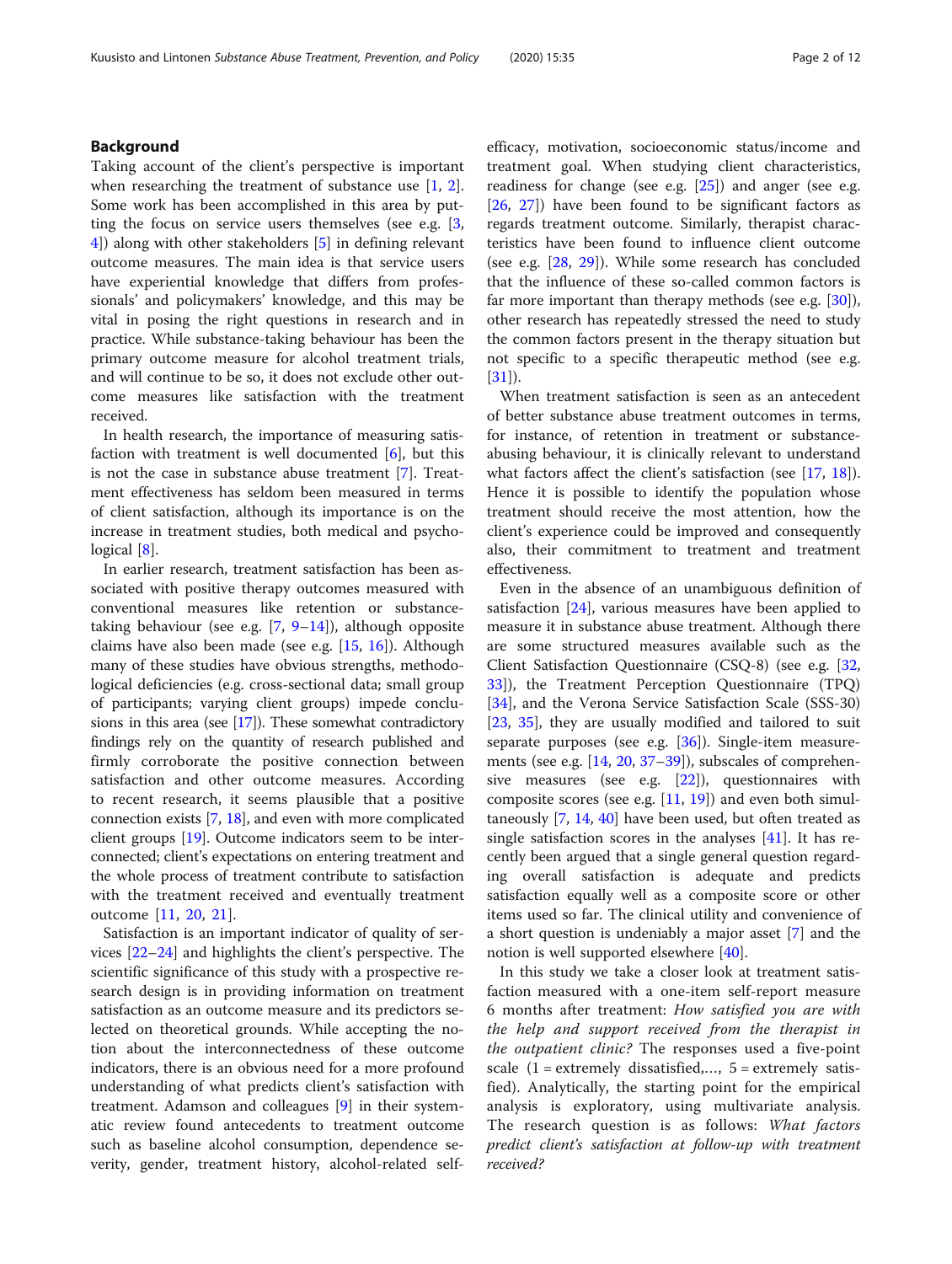#### <span id="page-2-0"></span>Method

#### Design and implementation

The research was implemented as a multi-centre study with the participation of 7 outpatient clinics in southern and western Finland. These clinics provide integrated care for substance use problems. In addition to psychosocial services, medication may be one part of the treatment. Rigorous principles were adhered to in the design and implementation of this prospective follow-up study [[20\]](#page-10-0). Thus, a naturalistic research approach was applied, meaning that the research was conducted as part of the clinic's normal activity. Apart from the randomization of clients to therapists and the completion of questionnaires, it did not interfere with the progress of treatment. A further aim was to use a minimal number of burdensome tools. This was an attempt to minimize the effect of the research on treatment outcomes (see [\[42](#page-10-0)]). Clients participated in the study on a voluntary basis and were informed of their right to withdraw from it at any time. Withdrawing from the study did not adversely affect the care they received. Thus, the clients  $(N = 327,$ 111 women (33.9%), 216 men (66.1%)) were nonselected; each consenting client beginning a new treatment period due to a substance use problem was accepted as a research subject. All clients who had completed the baseline questionnaire were invited by letter to a follow-up appointment at the clinic 6 months after the start of treatment. No information was gathered on clients who declined to participate.

All therapists  $(N = 33)$  at the clinics in question participated. Information on the therapists was also gathered and aligned with client data. Clients were allocated to therapists according to a randomization list drawn up in advance to standardize background information. Client's treatment outcome was monitored 6 months after commencement of treatment; it was the only specifically determined meeting in the procedure. The times for therapy sessions were determined by the client's needs and the practices of the unit in question.

Figure 1 presents the progress of the study, the research materials used and numbers of clients in the various phases. Client participation began with the first visit to the unit's reception. Having received a brochure describing the research, a client gave consent to being a research subject. The client was apprised of the research ethics. In this study we adhered to the guidelines of the Finnish codes of research ethics and governance [[43](#page-10-0), [44\]](#page-10-0) and with the codes of research integrity in Europe [[45](#page-10-0)] and the guidelines of the Finnish professional systems. This means among other things that participation was voluntary and anonymity of participants was protected.



#### Questionnaire and measurement instruments

Before commencing actual therapy clients completed a questionnaire (Fig. 1; 1), which combined questions eliciting e.g. demographic factors, information on substance use and attitudes to treatment. The questionnaire incorporated combined questions reportedly used in other Finnish studies [[46,](#page-10-0) [47](#page-10-0)] and some structural measurements. The measurements used have been described in greater detail elsewhere [\[20,](#page-10-0) [21,](#page-10-0) [39,](#page-10-0) [48\]](#page-11-0).

Data on independent variables was collected as part of the baseline questionnaire package, namely 6 months before data on treatment satisfaction was collected. Client self-efficacy was measured by the 12-item version of Alcohol Abstinence Self-Efficacy Scale (AASE) [\[49](#page-11-0)]. The clients were given descriptions of various situations and moods, and were asked to use a five-point scale to describe how likely they were to have refused the use of substances during the past week  $(1 =$  extremely unsure, ...,  $5$  = extremely sure). The alpha (α) reliabilities for the four scales and composite variable combining the scales were on the same level as in the original study (in parentheses): negative affect 0.80 (0.82), social/positive 0.83 (0.82), physical and other concerns 0.80 (0.83), craving and urges 0.81 (0.81) and composite variable 0.91 (0.91). The University of Rhode Island Change Assessment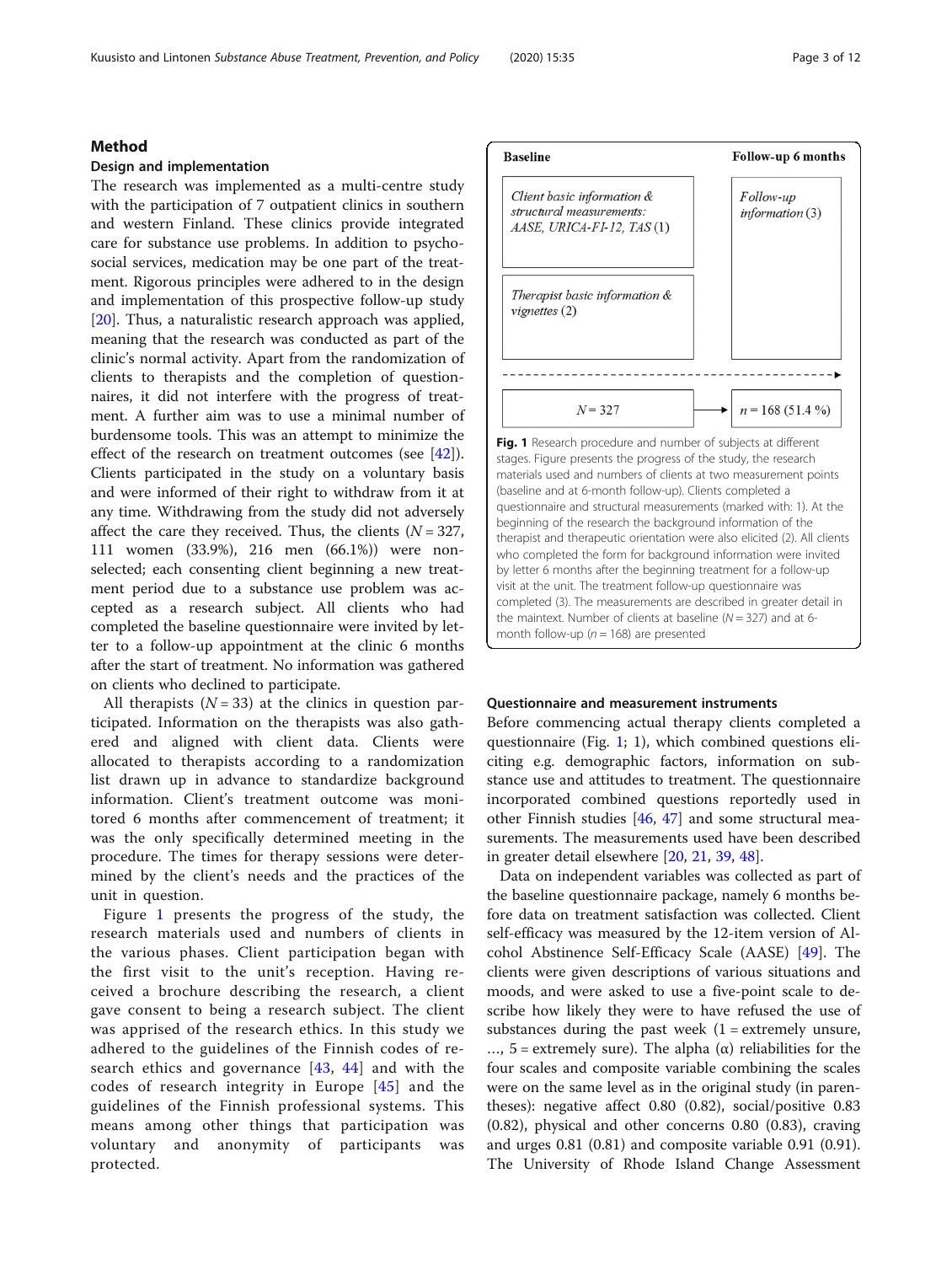Scale (URICA) [\[50\]](#page-11-0) was used to measure client's readiness to change. The Finnish 12-item version of URICA-FI-12 was used [\[46](#page-10-0), [47\]](#page-10-0). The clients responded to the URICA on a five-step numerical scale  $(1 = totally dis$ agree,...,  $5 =$  totally agree). The items were divided into four scales. The  $\alpha$  reliabilities of the scales were on the same level as in the original study (in parentheses): precontemplation 0.71 (0.69), contemplation 0.76 (0.75), action 0.72 (0.82), maintenance 0.79 (0.80). The client's anger was elicited using the 10-item Trait Anger Scale (TAS), which is a part of the State-Trait Anger Expression Inventory-2 (STAXI-2) [\[26](#page-10-0)]. The clients responded on the form using a four-step numerical scale  $(1 = \text{hardly})$ ever,…, 4 = almost always). The composite score for the scale was used in the study and the  $\alpha$  reliability was comparable to the measure of the STAXI-2 manual, $<sup>1</sup>$  be-</sup> ing 0.85 in the study at hand.

At the beginning of the research the background information of the therapist and therapeutic orientation were also elicited (Fig. [1;](#page-2-0) 2). Therapist's interpersonal functioning was investigated at the same time using the method of Valle [[51\]](#page-11-0), where the rating criteria originated in Carkhuff and Berenson [\[52\]](#page-11-0). Inter-rater reliability measured by Cronbach's α was good and inter-vignette reliability (in parentheses) even higher: empathy 0.81 (0.87), genuineness 0.71 (0.90), respect for client 0.76 (0.90), concreteness 0.81 (0.89).

The research included a maximum of five sessions per client. A treatment period might continue thereafter but these subsequent sessions were no longer included in the study. All clients who completed the form for background information were invited by letter 6 months after the beginning treatment for a follow-up visit at the unit. The treatment follow-up questionnaire (Fig. [1](#page-2-0); 3) elicited among other things satisfaction with help or support received from the therapist. The dependent variable, satisfaction with treatment, was elicited in a questionnaire at 6-month follow-up. The measurement was based on client self-report on a scale 1–5.

#### Statistical analyses

The analyses were carried out with Multiple Classification Analysis (MCA) (see e.g. [\[53](#page-11-0), [54](#page-11-0)]), multi-method procedure which allows using multiple independent variables to explain variance in a dependent variable. It combines the main properties of analysis of variance (ANOVA) and regression analysis. MCA is considered to be a more robust method than regression analysis [[55](#page-11-0), [56\]](#page-11-0). Compared to ANOVA, MCA gives direct information not only on group differences but also on where these differences emerge. In the large dataset at hand,

using MCA makes it possible to find multiple independent variables with explanatory power regarding the response variable, treatment satisfaction. In MCA it is possible to control for multiple background variables simultaneously and to examine changes in group differences while other variables are controlled for. In this situation, the analysis reveals the effect of background variables on the phenomenon of interest. MCA produces group specific means of the impact of these background variables on this phenomenon. In MCA the comparison is performed with respect to the average of the data as a whole. The statistically significant independent variables (with  $p$ -value <.05) for treatment satisfaction were sought and their predictive value was estimated.

The analysis advanced through combinations of variables organized according to content; in other words, treatment satisfaction was predicted by thematic, hierarchical blocks [[57](#page-11-0)]. Using of these hierarchical blocks was essential because large numbers of variables cannot be included at the same time. The analyses were done with MCA in hierarchical blocks (variables in parenthesis): client demographics and other baseline information (age group; gender; marital status; living with children; education; housing; employment status), client's substance use at baseline (type of substance use; habit of using substance; duration of prolonged abstinence period; abstinent days during past 30 days; contacts with problem users; prior admission to the clinic in question), therapist's interpersonal functioning (directiveness; empathy; concreteness; therapist's total skills), *client's* expectations (attitudes toward Alcoholics or Narcotics Anonymous, AA/NA; religiosity; voluntariness of admission; objectives regarding substance use; preferred gender of therapist; importance of medication; expectations regarding treatment outcome; therapist's role in recovery), client's characteristics (readiness for change, URICA; self-efficacy, AASE; anger, TAS). Variables expressing *client's substance* use at follow-up (type of substance use; abstinence vs. controlled use; habit of using substance; duration of prolonged abstinence period; abstinent days during past 30 days; contacts with problem users; AA/NA attendance; other substance abuse treatment attendance) were also included in the analysis in order to study their effect on treatment satisfaction. Each hierarchical block was first analysed separately against the response variable using MCA. Statistically significant variables within these analyses were later considered as key independent variables in the MCA model.

Satisfaction with treatment received is attributable to natural causes (on a scale  $1-5$ ,  $M = 4.24$ ;  $SD = 0.968$ ) and is more centred around "more satisfied" than "less satisfied", which is often the case in social sciences in general and also characteristic of measuring treatment satisfaction [\[38,](#page-10-0) [58\]](#page-11-0).

<sup>&</sup>lt;sup>1</sup>The reliability of the scale is only reported according to gender (0.86 for males, 0.84 for females) in Spielberger [[26\]](#page-10-0).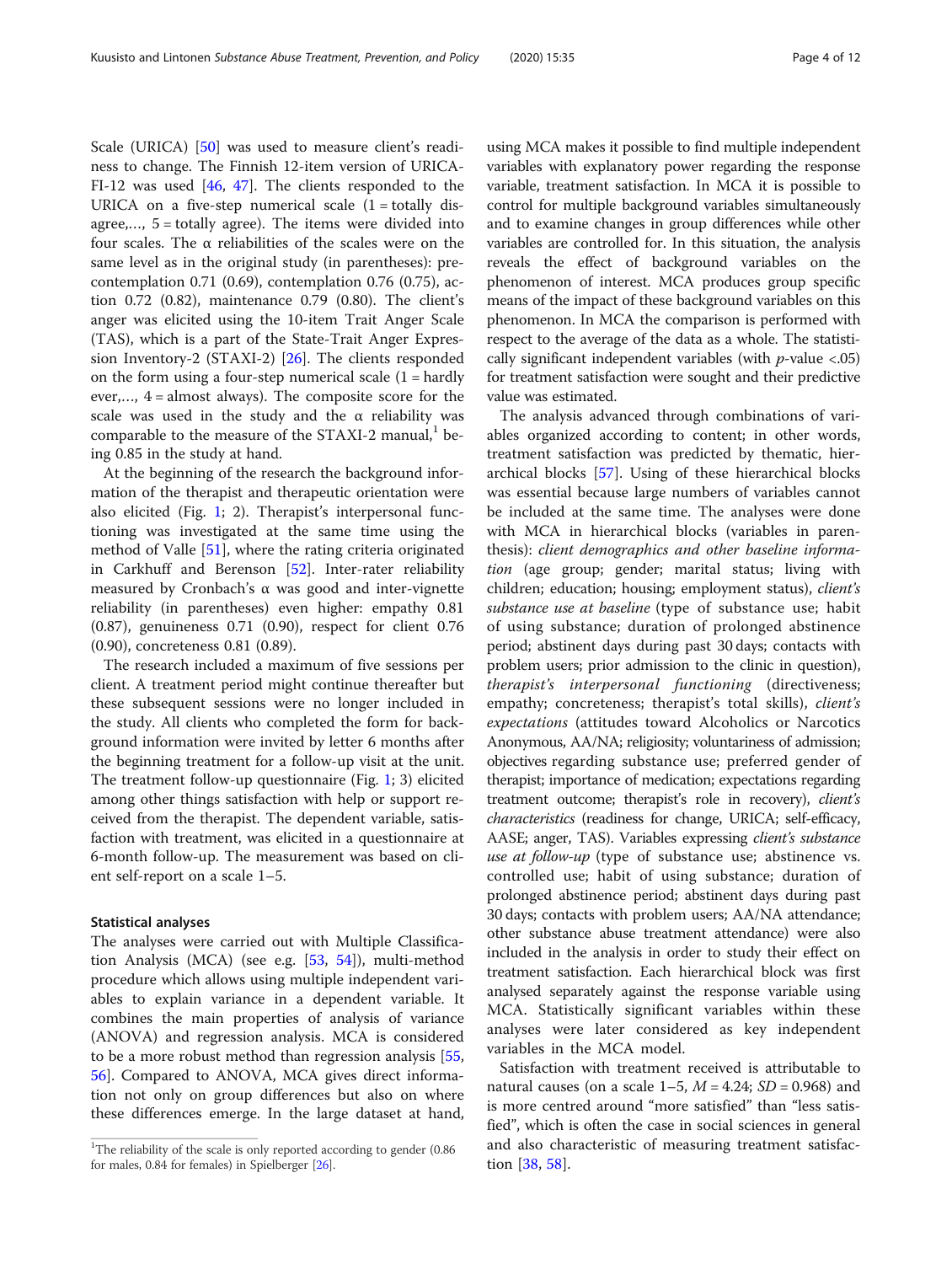Note.  $a^a$  For the year prior to treatment;  $b^b$  Percentages are measured of the total amount of the participants ( $N = 327$ ) in every value of the variable

Missing data is mostly due to the prospective research design of the study and non-response at 6-month followup. Attrition occurs when participants' treatment retention is discontinued or when they choose not to participate in follow-up. No imputations were made, but attrition was analysed. The attrition analyses were based on conventional statistical testing (t -test,  $\chi^2$  -test, ANOVA) comparing differences in independent samples.

#### Participants' characteristics

Table 1 presents information on clients' backgrounds and substance use. Regarding the demographics, it can be stated in general that the clients' level of education was decidedly low and the level of unemployment correspondingly high. All in all, the demographic information largely corresponded to the picture provided by earlier Finnish research regarding clients in substance abuse treatment in the community [\[59](#page-11-0)].

Alcohol was the primary substance used, and there was a tendency towards the use of only one substance. As supplements to alcohol the most commonly used substances were benzodiazepines, cannabis and amphetamine. It is illustrative of the substance use problems that the consumption of only one fifth of the clients was limited to weekends. Almost half of the clients had had previous contacts with the clinic in question. Nonvoluntary admission (26%) consisted of people entering outpatient treatment because of e.g. driving under the influence or requirements imposed by their workplace. On the other hand, the ability to control consumption

**Table 1** Participants' ( $N = 327$ ) background and substance abuse information

|                                                                       | М    | SD   | n   | %    |
|-----------------------------------------------------------------------|------|------|-----|------|
| Age (years)                                                           | 43.1 | 11.4 |     |      |
| Marital status                                                        |      |      |     |      |
| Single                                                                |      |      | 211 | 64.5 |
| Pair relationship                                                     |      |      | 116 | 35.5 |
| Education                                                             |      |      |     |      |
| Comprehensive school not completed                                    |      |      | 87  | 26.6 |
| Comprehensive school                                                  |      |      | 163 | 49.9 |
| Upper secondary school                                                |      |      | 77  | 23.5 |
| Employment status                                                     |      |      |     |      |
| Employed                                                              |      |      | 139 | 42.5 |
| Not employed                                                          |      |      | 188 | 57.5 |
| Housing                                                               |      |      |     |      |
| Owner-occupier                                                        |      |      | 100 | 30.6 |
| Tenant                                                                |      |      | 192 | 58.7 |
| Homeless                                                              |      |      | 35  | 10.7 |
| Substance used a b                                                    |      |      |     |      |
| Alcohol                                                               |      |      | 315 | 97.5 |
| Benzodiazepines                                                       |      |      | 60  | 18.6 |
| Cannabis                                                              |      |      | 44  | 13.6 |
| Amphetamine                                                           |      |      | 37  | 11.5 |
| Opioids                                                               |      |      | 28  | 8.7  |
| Cocaine                                                               |      |      | 8   | 2.5  |
| <b>LSD</b>                                                            |      |      | 5   | 1.5  |
| Others (incl. Substitute alcohol, solvents)                           |      |      | 11  | 3.3  |
| Type of drug use <sup>a</sup>                                         |      |      |     |      |
| Single-substance use                                                  |      |      | 236 | 73.3 |
| Poly-substance use                                                    |      |      | 86  | 26.7 |
| Habit of using substance a                                            |      |      |     |      |
| Daily                                                                 |      |      | 125 | 39.3 |
| Periodically                                                          |      |      | 127 | 39.9 |
| At weekends                                                           |      |      | 66  | 20.8 |
| Duration of continuous abstinence period preceding admission (days) a |      |      |     |      |
| $0 - 7$                                                               |      |      | 57  | 17.4 |
| $8 - 30$                                                              |      |      | 119 | 36.4 |
| $31 -$                                                                |      |      | 151 | 46.2 |
| Abstinent days during past 30 days                                    |      |      |     |      |
| $0 - 7$                                                               |      |      | 68  | 20.8 |
| $8 - 14$                                                              |      |      | 54  | 16.5 |
| $15 - 22$                                                             |      |      | 84  | 25.7 |
| $23 -$                                                                |      |      | 121 | 37.0 |
| Contacts with problem users <sup>a</sup>                              |      |      |     |      |
| Daily or almost daily                                                 |      |      | 47  | 14.4 |
| Weekly                                                                |      |      | 83  | 25.4 |
|                                                                       |      |      |     |      |

| Monthly                       | 53  | 16.2 |
|-------------------------------|-----|------|
| Less frequently               | 47  | 14.4 |
| No contacts                   | 97  | 29.6 |
| Attitudes towards AA/NA       |     |      |
| Positive or very positive     | 185 | 56.5 |
| Neutral                       | 115 | 35.2 |
| Negative or very negative     | 27  | 8.3  |
| Prior admission to the clinic |     |      |
| Yes                           | 148 | 45.5 |
| No                            | 177 | 54.5 |
| Voluntary admission           |     |      |
| Yes                           | 241 | 73.9 |
| No                            | 85  | 26.1 |
| Client's objective            |     |      |
| Abstinence                    | 131 | 40.7 |
| Controlled use                | 191 | 59.3 |

**Table 1** Participants' ( $N = 327$ ) background and substance abuse information (Continued)

 $M$  SD  $n$  %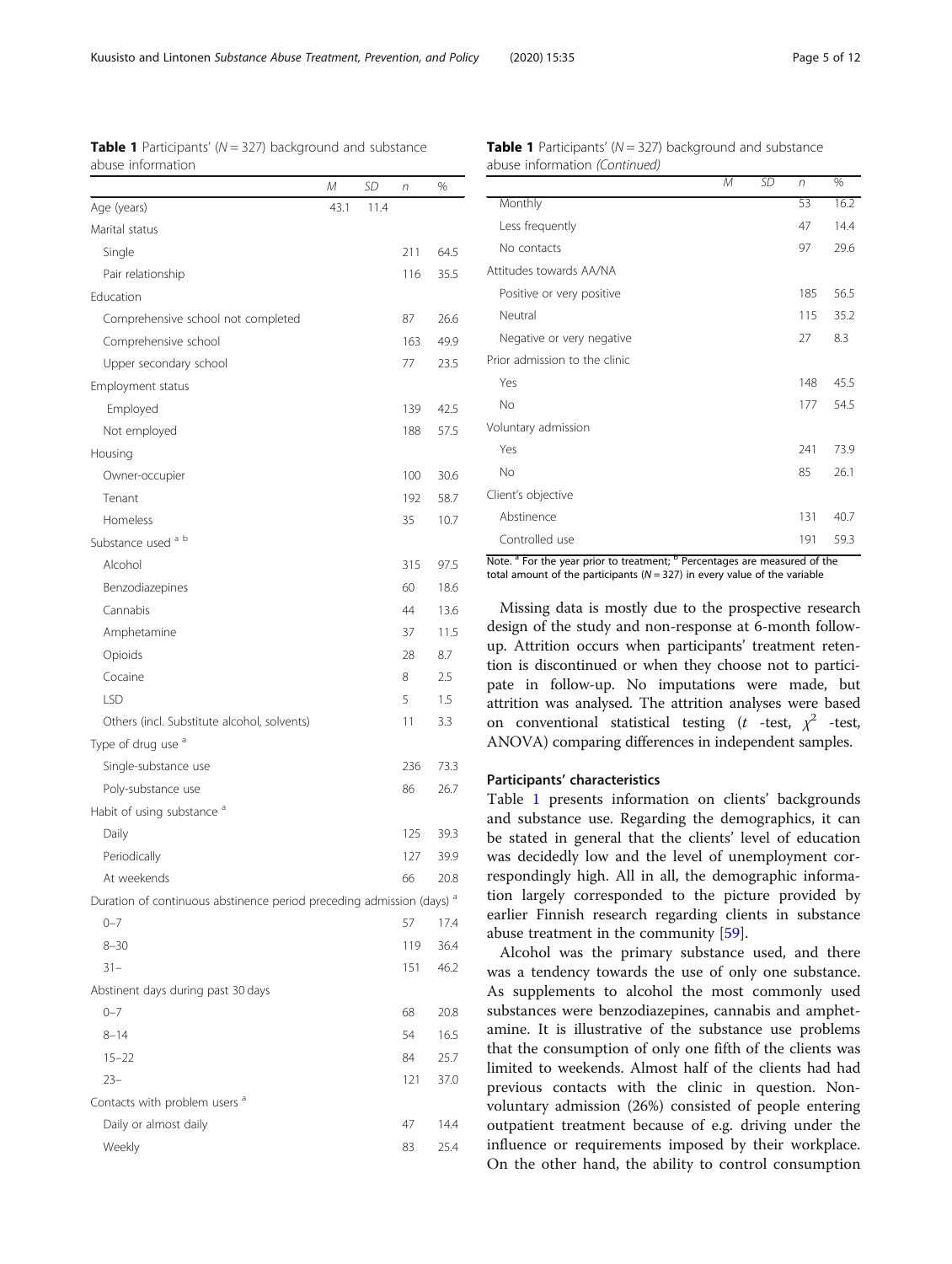emerged: approximately one fifth (19%) of clients had been totally abstinent for the last month before commencing treatment. In earlier international treatment research attention has likewise been paid to the fact that consumption is reduced prior to entering treatment [\[60](#page-11-0), [61](#page-11-0)].

In line with earlier studies (see e.g. [\[39,](#page-10-0) [48](#page-11-0)]), almost half of the therapists had professional higher education. Two thirds of them were social workers (64%), while the rest were registered nurses. However, their job in all cases was therapy work with clients. Most of the therapists had worked in substance abuse treatment for a considerable time, 46% for 5–15 years and 30% for over 15 years. Methodological eclecticism was most common; 61% of therapists used combinations of different methods. Of the single technical approaches used by the therapist, cognitive therapies (12%), solution-focused therapies (12%), motivational interviewing (3%), and psychodynamic orientation (3%) emerged. Almost half of the therapist (46%) had lengthy training in therapy.

#### Attrition analysis

Although clients were randomly assigned to the therapists, attrition was analysed by two types of comparison. In order to exclude their effect, differences were examined by controlling for background variables selected on theoretical grounds. These included e.g. age, sex, previous contact with the treatment unit and client's objectives for future substance use (abstinence/moderate use).

First, baseline variables were compared between clients who entered treatment unit without further entering therapy  $(n = 41)$  and those who entered therapy provided by the therapist ( $n = 286$ ) differed from each other in terms of their expectations of treatment outcome,  $t(327) = -$ 2.489,  $p = .013$ . Those entering therapy had more positive expectations regarding treatment outcome.

Second, the same variables were used to compare clients who participated in the follow-up ( $n = 168$ ) and those who did not ( $n = 159$ ). There were significant differences in the following variables: age,  $t(325) = 3.464$ ,  $p = .001$ ; housing,  $\chi^2$ (2, 327) = 15.353,  $p < .001$  and using multiple substances,  $\chi^2$  $(1, 322) = 7.043$ ,  $p = .008<sup>2</sup>$ . The clients who participated in the follow-up were about 4 years older than those who did not. They were also more often house owners or occupiers rather than living in a rented apartment, and they were more seldom homeless than the dropouts. Poly-substance use increased the likelihood of not attending follow-up. However, controlling for age largely explained the differences. The difference in housing was explained by the effect of age; younger clients lived in more deficient accommodation and were using multiple substances more often than were the older clients. These variables were considered as possible confounders in the final MCA model. Overall, it appeared that the stability of life context increased with increasing age and less problematic substance consumption supported treatment retention after treatment had begun. The client's subjective reasons for not attending the followup appointment were not empirically assessed.

#### **Results**

#### Treatment satisfaction

Treatment satisfaction mean within the sample was  $M =$ 4.24 on a five-point scale which seems relatively high. It should be taken into account that those who evaluated treatment satisfaction were those who participated in the follow-up ( $n = 168$ ; 51.4%). It is highly likely that they are above average in evaluating treatment satisfaction compared to those who dropped out during treatment.

Some hierarchical blocks (client demographics and other baseline information, therapist's interpersonal functioning) did not predict satisfaction. Statistically significant predictors were found in subsequent hierarchical blocks: client's substance use at baseline, client's expectations, client's characteristics and client's substance use at follow-up. Type of substance use (single- or polysubstance use) measured at baseline  $(F[1, 157] = 9.583,$  $p = .002$ ), expectations on treatment outcome: i.e. positive outcome will occur during the following 6 months  $(F[4, 160] = 3.753, p = .006)$  and therapist's role in recovery ( $F[4, 160] = 3.390$ ,  $p = .011$ ) predicted treatment satisfaction, as also did readiness for change  $(F[2, 162] =$ 4.923,  $p = .008$ ). Type of substance use at follow-up was also statistically significant  $(F[1, 129] = 7.135, p = .009)$ .

All variables found significant were included in the next model, which led to the deletion of two variables with no statistical significance in the model. Client attribution of recovery to the therapist was first removed from the analysis with non-significant  $p$ -value (.350). The predictive value of the model<sup>3</sup> was  $R^2 = .224$ . The variable "type of substance" use at follow-up" with a  $p$ -value (.105) was next eliminated. The predictive value of the model increased slightly,  $R^2$  = .229. Type of substance use was measured similarly at baseline and at follow-up. They showed a mutual correlation despite the temporal difference between them.

Before the attribution variable was removed as a weakest independent variable, "readiness for change" was not yet statistically significant and its  $p$ -value was close to the attribution variable. Because the variables removed were statistically significant in previous analyses it was considered useful to analyse these variables more closely. Examination of the model was done by adding statistically significant variables

 $2$ The tests of significance were carried out before a specifying elaboration. After this, the stability of inter-variable variance and the variation in the different categories were controlled.

 $3R^2$  can be interpreted as a percentage of how much of the overall variance in satisfaction with treatment is explained by the selected explanatory variables included in the model.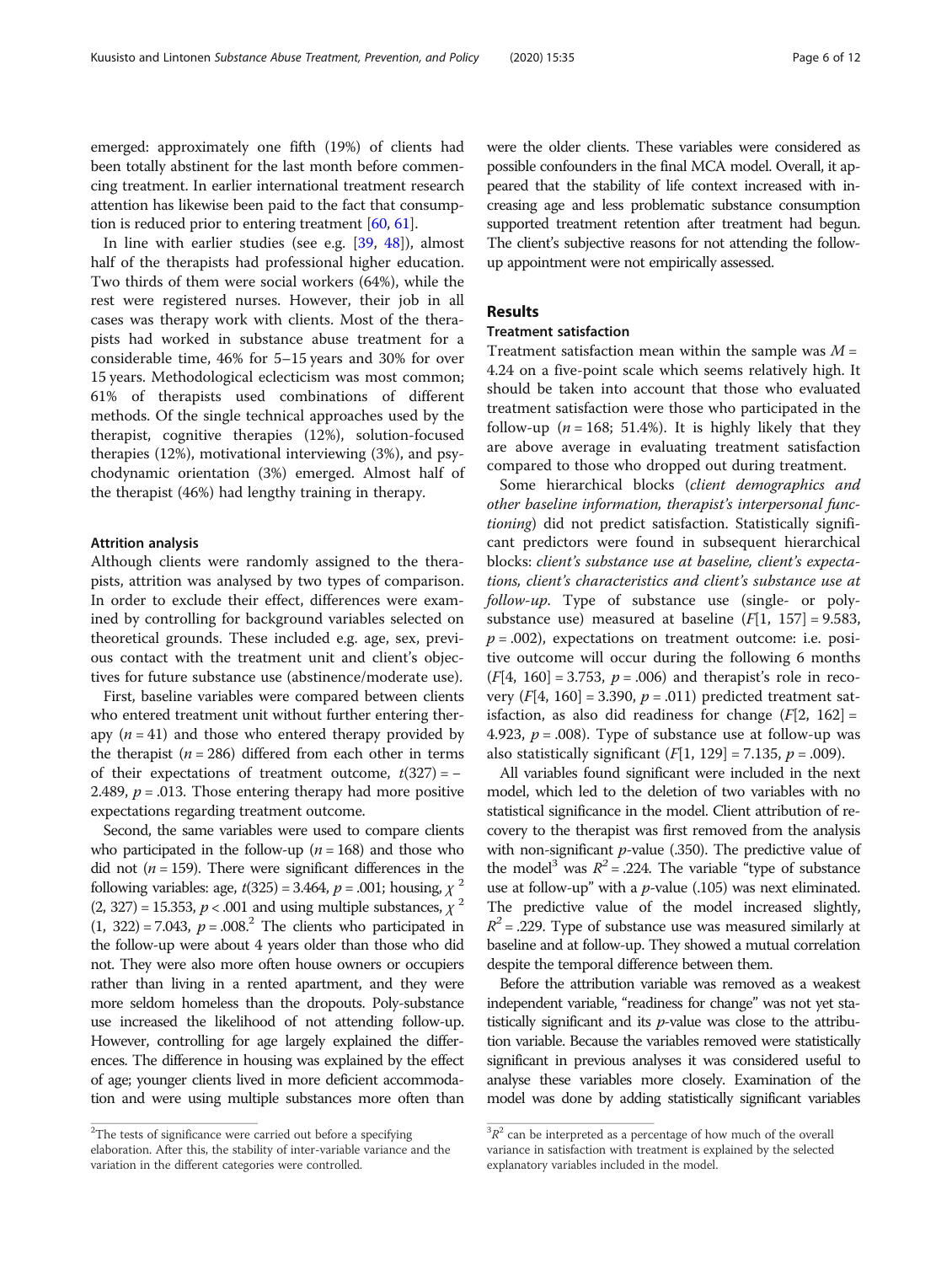<span id="page-6-0"></span>one after another to the original client's expectations block and gradually removing non-significant variables. In the course of this procedure, changes in the significance levels of the variables and predictive models were scrutinized. It appeared that readiness for change and attributing success to the therapist were almost uniform in explaining treatment satisfaction, but when both were entered into the model, they were not statistically significant. As a multivariate analysis, MCA seems to have similar properties since the assessment concerns the unique contribution of one variable over the rest; the strength of one explanatory variable may cause another borderline significant variable to become nonsignificant. This extension of the analysis proved constituent and revealed that how ready the client is to change his/her behaviour and how much the client attributes recovery to the therapist are both extremely relevant and should be included in examining treatment satisfaction. Therefore, the final model also included both these variables. At the final stage, statistically significant variables from the second attrition analysis (age-group; housing) were included in the model to study their potentially confounding effects. The variables included in the final model are presented in Table 2 below.

Table 2 Variables predicting satisfaction with the treatment received at 6-month follow-up by Multiple Classification Analysis (MCA)

| Variable                               | Ν              | Baseline mean satisfaction score Unadjusted deviation Eta                             |          |      | Predicted adjusted mean satisfaction score Adjusted deviation Beta |          |           |  |
|----------------------------------------|----------------|---------------------------------------------------------------------------------------|----------|------|--------------------------------------------------------------------|----------|-----------|--|
| Type of substance use $(n = 158)$      |                |                                                                                       |          |      |                                                                    |          |           |  |
| Single-substance use 126 4.40          |                |                                                                                       | 0.131    |      | 4.36                                                               | 0.091    |           |  |
| Poly-substance use                     | 32             | 3.75                                                                                  | $-0.516$ |      | 3.91                                                               | $-0.358$ |           |  |
|                                        |                |                                                                                       |          | .272 |                                                                    |          | $.189$ *  |  |
|                                        |                | Expectations on treatment outcome: positive outcome during the 6 months ( $n = 158$ ) |          |      |                                                                    |          |           |  |
| Extremely unsure                       | 11             | 3.73                                                                                  | $-0.539$ |      | 3.91                                                               | $-0.361$ |           |  |
| Unsure                                 | 9              | 4.33                                                                                  | 0.068    |      | 4.40                                                               | 0.133    |           |  |
| Neutral                                | 49             | 3.88                                                                                  | $-0.388$ |      | 3.91                                                               | $-0.353$ |           |  |
| Sure                                   | 55             | 4.38                                                                                  | 0.116    |      | 4.37                                                               | 0.103    |           |  |
| Extremely sure                         | 34             | 4.79                                                                                  | 0.528    |      | 4.69                                                               | 0.424    |           |  |
|                                        |                |                                                                                       |          | .379 |                                                                    |          | $.315***$ |  |
| Readiness for change ( $n = 158$ )     |                |                                                                                       |          |      |                                                                    |          |           |  |
| Low                                    | 37             | 4.00                                                                                  | $-0.266$ |      | 4.07                                                               | $-0.198$ |           |  |
| Medium                                 | 72             | 4.19                                                                                  | $-0.071$ |      | 4.22                                                               | $-0.041$ |           |  |
| High                                   | 49             | 4.57                                                                                  | 0.306    |      | 4.48                                                               | 0.210    |           |  |
|                                        |                |                                                                                       |          | .228 |                                                                    |          | .161      |  |
| Attributing to therapist ( $n = 158$ ) |                |                                                                                       |          |      |                                                                    |          |           |  |
| $1$ (low)                              | 22             | 4.18                                                                                  | $-0.084$ |      | 4.12                                                               | $-0.142$ |           |  |
| $\overline{2}$                         | 37             | 3.81                                                                                  | $-0.455$ |      | 3.96                                                               | $-0.310$ |           |  |
| 3 (medium)                             | 73             | 4.40                                                                                  | 0.131    |      | 4.35                                                               | 0.086    |           |  |
| $\overline{4}$                         | 22             | 4.55                                                                                  | 0.280    |      | 4.58                                                               | 0.310    |           |  |
| 5 (high)                               | $\overline{4}$ | 5.00                                                                                  | 0.734    |      | 4.64                                                               | 0.374    |           |  |
|                                        |                |                                                                                       |          | .299 |                                                                    |          | .223      |  |
| Age-group ( $n = 158$ )                |                |                                                                                       |          |      |                                                                    |          |           |  |
| Under 30                               | 19             | 3.84                                                                                  | $-0.424$ |      | 4.16                                                               | $-0.106$ |           |  |
| $31 - 40$                              | 26             | 4.12                                                                                  | $-0.150$ |      | 4.24                                                               | $-0.030$ |           |  |
| $41 - 50$                              | 53             | 4.32                                                                                  | 0.055    |      | 4.30                                                               | 0.031    |           |  |
| 51 and over                            | 60             | 4.42                                                                                  | 0.151    |      | 4.29                                                               | 0.019    |           |  |
|                                        |                |                                                                                       |          | .195 |                                                                    |          | .047      |  |
| Housing $(n = 158)$                    |                |                                                                                       |          |      |                                                                    |          |           |  |
| Owner-occupier                         | 64             | 4.32                                                                                  | 0.057    |      | 4.29                                                               | 0.027    |           |  |
| Tenant                                 | 82             | 4.18                                                                                  | $-0.083$ |      | 4.16                                                               | $-0.106$ |           |  |
| Homeless                               | 11             | 4.55                                                                                  | 0.280    |      | 4.90                                                               | 0.631    |           |  |
|                                        |                |                                                                                       |          | .106 |                                                                    |          | $.192$ *  |  |
| Predictive value of the model $(R^2)$  |                |                                                                                       |          |      |                                                                    |          | .299      |  |

Note. Significance in adjusted situation  $* p < .05$ ,  $** p < .01$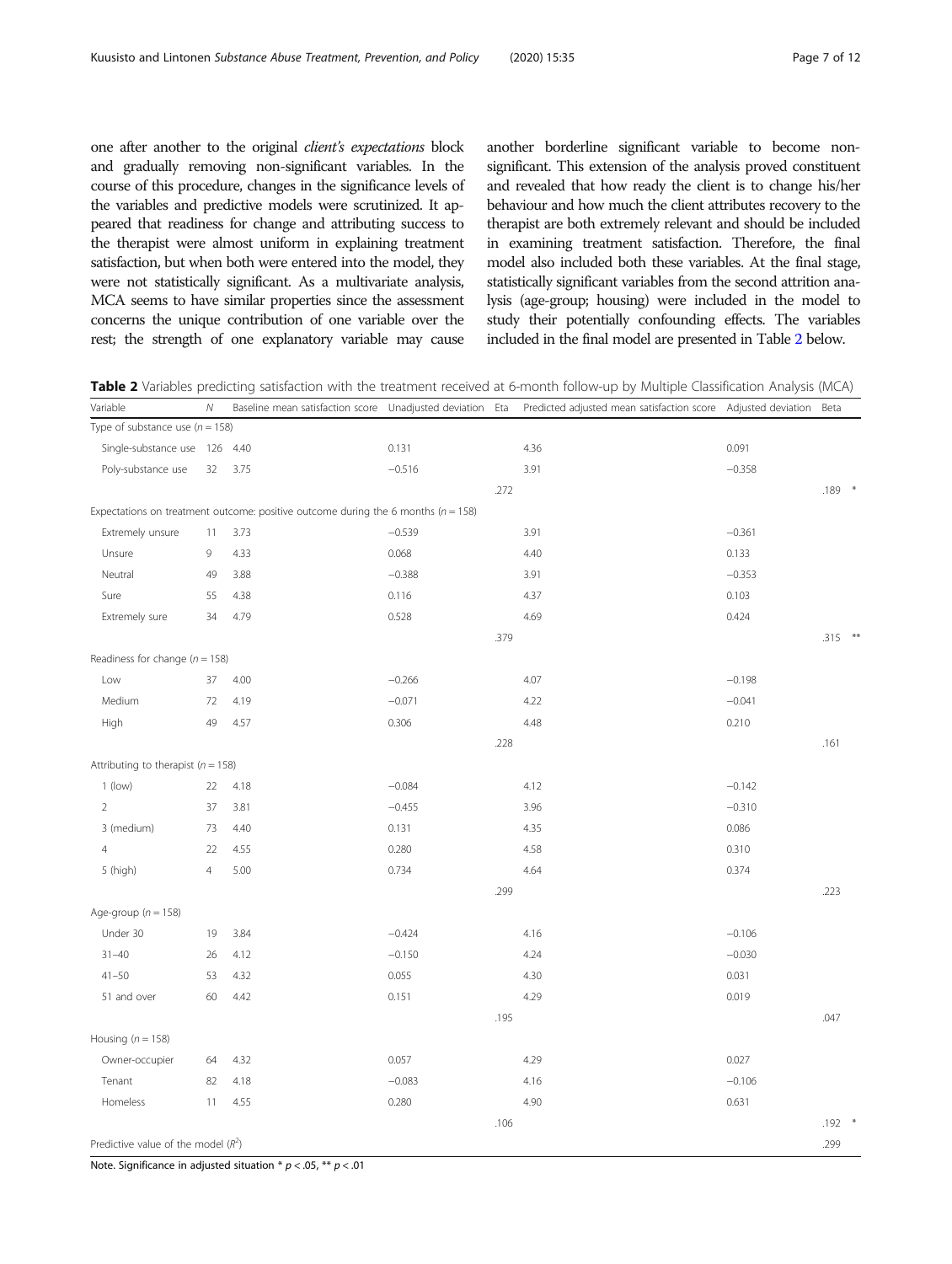There were baseline differences in all variables included in the final model (Table [2\)](#page-6-0). Once standardized, the differences remained similar. This speaks for the clear independent effect of these variables on treatment satisfaction. The best predictor of satisfaction with the therapist was outcome expectations at baseline: those participants with higher expectations of a positive outcome during the following 6 months were more satisfied with the treatment received. However, the connection was not perfect. A small population of those who were unsure regarding their expectations were quite satisfied. MCA as a method of analysis is good in capturing nonlinear connections. The results also showed that people using a single substance evaluated help and support received from the therapist more positively than did those using multiple substances. Those who were homeless at baseline evaluated satisfaction with the therapist more highly than others. High readiness for change also predicted treatment satisfaction, although in the final model it was not a statistically significant predictor. Attributing recovery to the therapist was similarly a non-significant predictor in the final model: the more success the client attributed to the therapist at baseline the more satisfied he/she was at follow-up. The predictive value of the final model was  $R^2$  = .299 (i.e. 30% of total variance).

Finally, we checked for a possible correlation between satisfaction and other outcome variables available in this study. Satisfaction did not correlate with retention in treatment. Instead, treatment satisfaction and percentage of days abstinent at follow-up had a positive, statistically significant correlation ( $r = .262$ ,  $p = .001$ ); treatment satisfaction grows as abstinent days increase.

#### **Discussion**

This study was concerned with outpatient substance abuse treatment clientele and their satisfaction with treatment at follow-up. Given the nature of prospective follow-up data, we were able to answer to some of the key demands for future research set in earlier studies in determining the causal relationships between determinants and treatment satisfaction (see e.g. [[17](#page-10-0), [62](#page-11-0)]). Our findings add to the knowledge of previous studies about the factors related to client satisfaction in the Finnish outpatient substance abuse treatment system. It appeared that only few indicators had explanatory power regarding treatment satisfaction. The participants' expectations regarding the therapist's importance for their recovery had an effect on how they felt supported by their therapist at follow-up; satisfaction with the therapist was greatest when the pre-treatment expectations had been high. Alone, in a standardized situation, it explained almost 32% of variation in satisfaction with the treatment received. The results show that treatment expectations are a strong predictor of satisfaction at follow-up (see e.g. [[21](#page-10-0)]). It seems that expectations regarding treatment for those clients who persevere with the treatment are fulfilled and that this becomes apparent in their evaluations of their satisfaction at follow-up.

Past substance use predicted treatment satisfaction. When standardized, it explained almost 19% of variation in treatment satisfaction. People using multiple substances were less satisfied than those using only one substance. Prior substance use has been found to be a significant predictor of treatment outcome in numerous studies [\[9,](#page-10-0) [18\]](#page-10-0). When the substance use problem was more complicated the client was less satisfied at followup. In this study, the stability of life context and how problematic the substance abuse had been before entering treatment also affected the attrition rate. In this respect, the predictive role of the complexity of the substance use problem in terms of prior use supports this same phenomenon: the more complex the problem, the greater the discrepancy between the client's expectations and the treatment received (see e.g. [\[18](#page-10-0)]) The findings suggest that those who are most satisfied are the ones with the mildest problems. This relationship may be inverse; perhaps those respondents whose substance use is less problematic are more likely to be satisfied and compliant. It must be noted that a fairly small share of those clients who had been homeless at baseline and managed to participate in 6-month follow-up were extremely satisfied with the treatment they had received. There may have been a substantial improvement in their life situation. Housing explained 19% of variation in treatment satisfaction. Still, many were lost during treatment as the attrition analyses showed. Either way, the complexity of the substance use problem inevitably makes treatment more important. Nevertheless, according to this study, outpatient treatment has not been successful enough with this client group. An effort should be made to study how the treatment and retention of those clients with multiple problems could be improved. Both of these may reflect the important role of client's expectations in addition to the actual treatment received (see e.g.  $[63]$  $[63]$ ).

It is noteworthy that a large number of indicators did not seem to explain the variance in treatment satisfaction. We analysed 37 independent variables but only a few of them were statistically significant while others had no predictive power regarding satisfaction. For example, client demographics or therapist's interpersonal functioning did not explain satisfaction with the help and support received from the therapist. Also, stronger predictors reduced the statistical significance of those independent variables that were statistically significant in the blocks. While testing these non-significant variables in a hierarchical block of client characteristics, readiness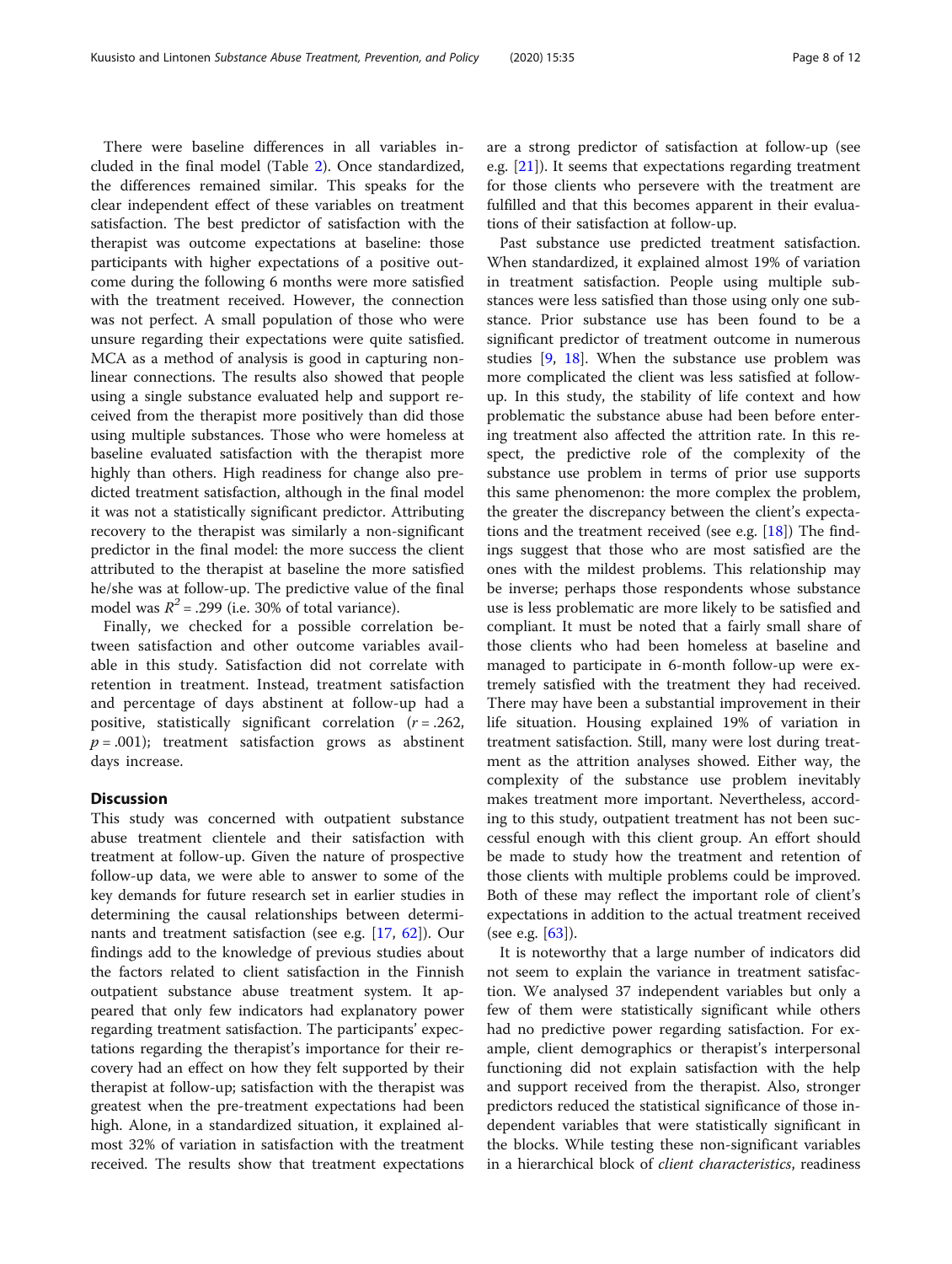for change as the sole statistically significant variable predicted 24% of treatment satisfaction. Similarly, of client's expectations, those attributed to the therapist predicted over 29% of the variance in treatment satisfaction. Therefore, the type of substance use at baseline and at follow-up, expectations regarding treatment outcome, therapist's role in recovery and readiness to change should be all seen as antecedents to treatment satisfaction even though they were not statistically significant in the final model. In this regard, the variables were quite strongly associated with treatment satisfaction and thus the results represent a clinically meaningful relationship when studying the antecedents of satisfaction with treatment received.

It is also interesting that variables related to treatment satisfaction were primarily client-related rather than therapist-related. Our findings did not reveal many "quality of care" type measures (e.g. therapist's interpersonal functioning) to be associated with satisfaction. Although therapist's interpersonal characteristics, such as empathy or directiveness, have proven essential factors in terms of positive treatment outcome (e.g. [[28](#page-10-0), [29](#page-10-0)]), satisfaction seems more related to the client's own pretreatment expectations and views concerning treatment. Pre-treatment confidence in treatment or therapist has been found to predict good treatment outcome. Confidence is constructed as a combined effect of the client's expectations regarding treatment and regarding themselves. (e.g. [[20,](#page-10-0) [64\]](#page-11-0)).

In addition, it is an advantage that this study was not profiled as a customer enquiry, which treatment units occasionally implement. The scientific impact of this study was in discovering factors that affect treatment satisfaction for those who persevere with their treatment. Systematic evaluation of treatment outcomes is increasingly becoming a customary procedure in therapeutic treatment in order to respond to emerging requirements imposed by funders, but also to inform clinical decisionmaking during treatment and to improve treatment effectiveness and client participation [[22](#page-10-0), [65](#page-11-0)–[67](#page-11-0)].

#### Limitations

The principles considered strengths in this study – i.e. prospective follow-up data gathered in naturalistic settings from the non-selected clients in several outpatient units in Finland - are dealt with in the section on methods. The study, however, has certain limitations that need to be borne in mind when evaluating the findings. The measurement of treatment satisfaction was based on the client's own assessment. An assessment of a singleitem on a scale of one to five may, however, be too crude to optimally reflect the complexity of satisfaction, although single-item measurement has been regarded as both empirically and clinically valid [\[7](#page-10-0)]. Maybe a visual analog scale with low estimates to the left and high estimates to the right producing a continuous variable could be useful in examining changes in satisfaction over time by differentiating and broadening client's experiences [\[62\]](#page-11-0). By also being client-centred, measuring client satisfaction can be justified in that it serves additionally as an important measure of quality of care [[14](#page-10-0)].

The group participating at follow-up was quite homogenous in terms of satisfaction. The treatment satisfaction mean was relatively high in this study. This may be due to the ceiling effect often observed in treatment satisfaction studies [[38](#page-10-0)], when participants' scores cluster toward the high end of the measure. This may also explain why therapist-related factors did not explain client satisfaction. Dropping out of treatment can be treated as an indicator of not being satisfied. Clients tend to "vote with their feet" when the therapeutic alliance is not satisfactory and the treatment received does not meet the client's expectations [\[21,](#page-10-0) [39](#page-10-0)]. These people who drop out do not usually end up giving evaluations of the treatment. In this study, the follow-up rate of the study remained at 51.4%; almost half of the participants were lost to follow-up. Because of the attrition analyses performed, we know that clients with more stable life situations and less problematic substance use most likely continue with their treatment. Presumably the reasons for drop-out may vary from continued substance use to endeavours to recover naturally without treatment. Satisfaction or dissatisfaction with the help and support received from the therapist may be either uniform or varying between these groups.

The follow-up lasted 6 months and a maximum of 5 sessions per client. The duration of the follow-up period can be justified by the dynamics of addiction, in that re-lapses most typically occur during that period [\[68](#page-11-0)]. Nevertheless, additional information on the clients' subsequent coping would have been useful, although it was not possible to collect it within the project schedule. Treatment satisfaction, like other outcome measures, can access only one part of the entirety of treatment effectiveness. Diversity in outcome measures still pays off in treatment research. Treatment satisfaction should also be complemented with other indicators measuring treatment effectiveness (see e.g. [[69\]](#page-11-0)).

Within this study, nested design might have yielded additional information on between-therapist variation or differences between treatment units regarding their clients' satisfaction. Due to the statistical software used, our ethical commitment not to compare different treatment units and our research goal to basically find predictive variables to treatment satisfaction, this was not studied. Also, it is entirely plausible that qualitative research methods could contribute to research in bringing the client's experience into focus (see. e.g. [[3\]](#page-9-0)).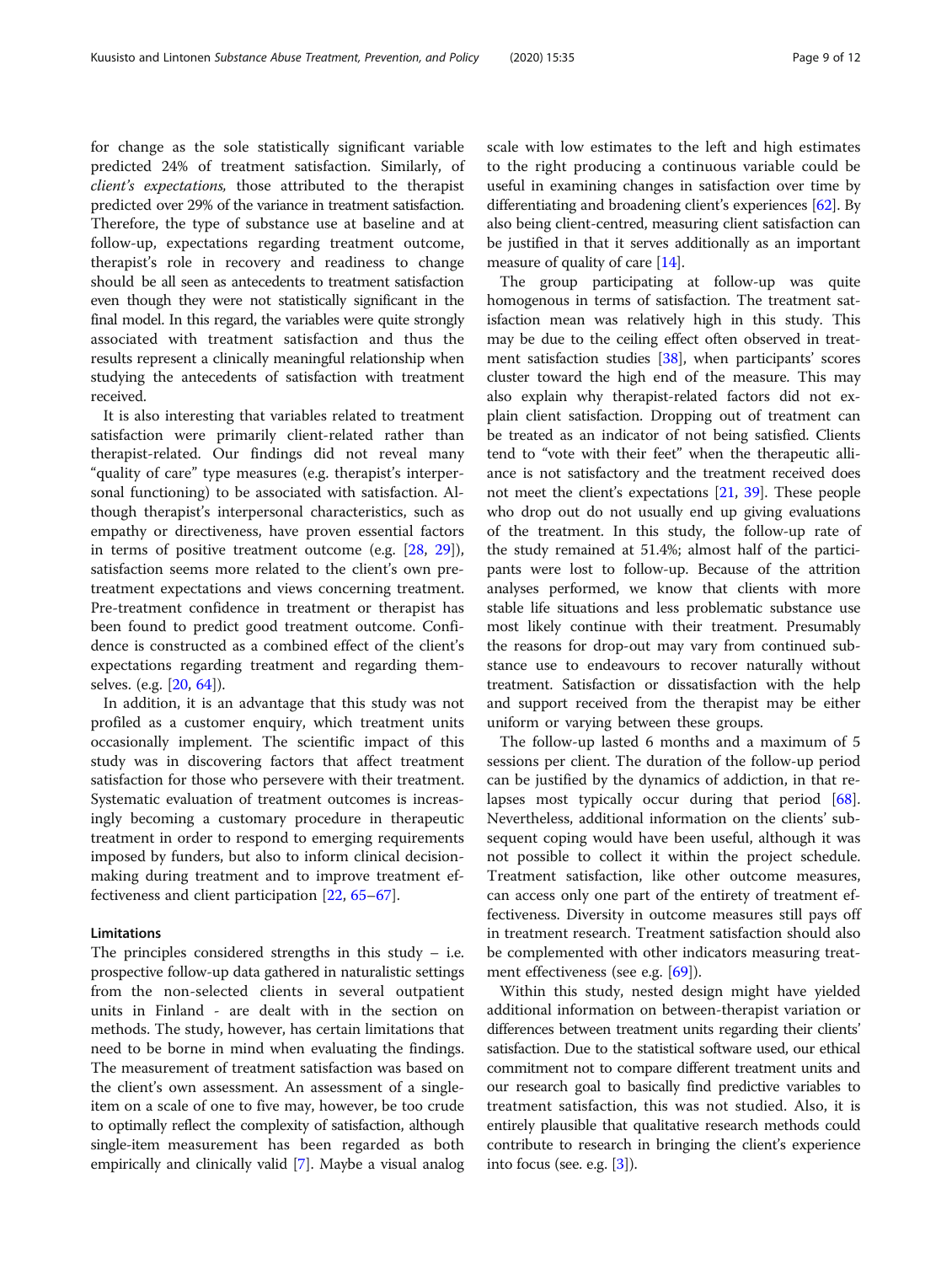#### <span id="page-9-0"></span>Conclusions

Many stakeholders expect treatment to be effective. Do these findings suggest that treatment satisfaction is not an important issue? Since this is a population that we know may not be satisfied, should we not engage in measuring this as researchers, clinicians and politicians?

Nowadays, researching treatment satisfaction is a choice emphasizing client-centredness (see e.g. [2, [60](#page-11-0)]). While it is important to obtain information about the factors affecting treatment effectiveness in terms of client satisfaction [\[7\]](#page-10-0), on the other hand, it is important to address those problems caused by the demands of effectiveness, especially within substance abuse treatment. It has to be borne in mind that within the social services, the effectiveness of services does not always coincide with the disappearing of the client's service needs. The problems are often complex and progress in treatment is slow.

When the demands of effectiveness and evaluation of services are seen as top-down administrative tools, they do not give a full picture of what is carried out at grassroots level or of how these affect the clients' lives. Paying attention to the client's point of view renders the examination of effectiveness ethically sustainable. Systematic evaluation of treatment outcomes is becoming an increasingly customary procedure in therapeutic treatment in order to respond to emerging requirements imposed by funders, but also to inform clinical decision-making during treatment and to enhance treatment effectiveness and client participation [\[65](#page-11-0)–[67\]](#page-11-0). The connection between client's positive rating of the early therapeutic alliance and client's satisfaction with treatment received has been reported in our earlier studies [\[39\]](#page-10-0). Information about clients' satisfaction with treatment can serve as a simple clinical tool with clear practical implications. It can help to develop treatment procedures and to improve the performance of treatment institutions, thereby contributing to social reintegration.

#### Abbreviations

AA: Alcoholics Anonymous; AASE: The Alcohol Abstinence Self-Efficacy Scale; ANOVA: Analysis of Variance; CSQ-8: The Client Satisfaction Questionnaire-8; MCA: Multiple Classification Analysis; NA: Narcotics Anonymous; STAXI-2: State-Trait Anger Expression Inventory 2; TAS: Trait Anger Scale; TPQ: Treatment Perceptions Questionnaire; URICA: University of Rhode Island Change Assessment Scale; URICA-12-FI: University of Rhode Island Change Assessment Scale, the Finnish 12-item version; α: alpha

#### Acknowledgements

Not applicable.

#### Authors' contributions

KK participated in collecting the data, designed and performed the analyses. Both KK and TL wrote the paper. Both authors read and approved the final manuscript.

#### Authors' information

KK has a PhD in Social Work (2010) and is currently working as the University Lecturer at Tampere University, Faculty of Social Sciences. KK was awarded with the Title of Adjunct Professor in Social Work at the University of Jyväskylä in 2017. KK's scholarly interests cover substance abuse treatment and treatment effectiveness. TL has a PhD in Public Health (2001). TL works as the Research Director of the Finnish Foundation for Alcohol Studies with research interests covering substance misuse and harmful gambling.

#### Funding

Funding for the design of the study, data collection, analysis, and interpretation of data was provided by the Academy of Finland (grant 118327) and in writing the manuscript by the Finnish Foundation for Alcohol Studies.

#### Availability of data and materials

Finnish Social Science Data Archive (FSD) handles the long-term preservation and dissemination of the research data. Data is accessible in accordance with the terms and conditions agreed upon by the depositor and the archive, and are available with approval from the corresponding author on reasonable request. Persistent identifiers: therapist data (urn:nbn:fi:fsd:T-FSD2688) and client data [\(urn:nbn:fi:fsd:T-FSD2687](http://urn.fi/urn:nbn:fi:fsd:T-FSD2687)).

#### Ethics approval and consent to participate

Ethical approval for this study was received from The Ethical Committee of A-Clinic Foundation. Having received a brochure describing the research, a client gave consent to being a research subject. The client was apprised of the research ethics. In this study, we have adhered to established ethical rules in accord with the Helsinki Declaration and the guidelines of the Finnish codes of research ethics and governance and with the codes of research integrity in Europe and the guidelines of the Finnish professional systems.

#### Consent for publication

Not applicable.

#### Competing interests

The authors declare that they have no competing interests.

#### Author details

<sup>1</sup> Faculty of Social Sciences, Tampere University, Linna Building, room 6093, FI-33014, Tampere, Finland. <sup>2</sup>The Finnish Foundation for Alcohol Studies, c/o THL, PL 30, 00271 Helsinki, Finland.

#### Received: 13 January 2020 Accepted: 6 May 2020 Published online: 24 May 2020

#### References

- 1. Kuussaari K, Partanen A. Administrative challenges in the Finnish alcohol and drug treatment system. Nordic Stud Alcohol Drugs. 2010;27(6):667–84. <https://doi.org/10.1177/145507251002700611>.
- 2. Orford J, Hodgson R, Copello A, John B, Smith M, Black R, Fryer K, Handforth L, Alwyn T, Kerr C, Thistlewaite G, Slegg G. UKATT research team: the clients' perspective on change during treatment for an alcohol problem: qualitative analysis of follow-up interviews in the UK alcohol treatment trial. Addiction. 2006;101(1):60–8. [https://doi.org/10.1111/j.1360-0443.2005.01291.x.](https://doi.org/10.1111/j.1360-0443.2005.01291.x)
- 3. Neale J, Strang J. Blending qualitative and quantitative research methods to optimize patient reported outcome measures. Addiction. 2015;110(8):1215– 6. [https://doi.org/10.1111/add.12896.](https://doi.org/10.1111/add.12896)
- 4. Neale J, Tompkins C, Wheeler C, Finch E, Marsden J, Mitcheson L, Rose D, Wykes T, Strang J. "You're all going to hate the word 'recovery' by the end of this": service users' views of measuring addiction recovery. Drugs Educ Prev Policy. 2014;22(1):26–34. [https://doi.org/10.3109/09687637.2014.947564.](https://doi.org/10.3109/09687637.2014.947564)
- 5. Shorter GW, Heather N, Bray JW, Berman AH, Giles EL, O'Donnell AJ, Barbosa C, Clarke M, Holloway A, Newbury-Birch D. Prioritization of outcomes in efficacy and effectiveness of alcohol brief intervention trials: international multi-stakeholder e-Delphi consensus study to inform a core outcome set. J Stud Alcohol Drugs. 2019;80(3):299–309. [https://doi.org/10.15288/jsad.2019.](https://doi.org/10.15288/jsad.2019.80.299) [80.299](https://doi.org/10.15288/jsad.2019.80.299).
- 6. Barbosa CD, Balp M-M, Kulich K, Germain N, Rofail D. A literature review to explore the link between treatment satisfaction and adherence, compliance,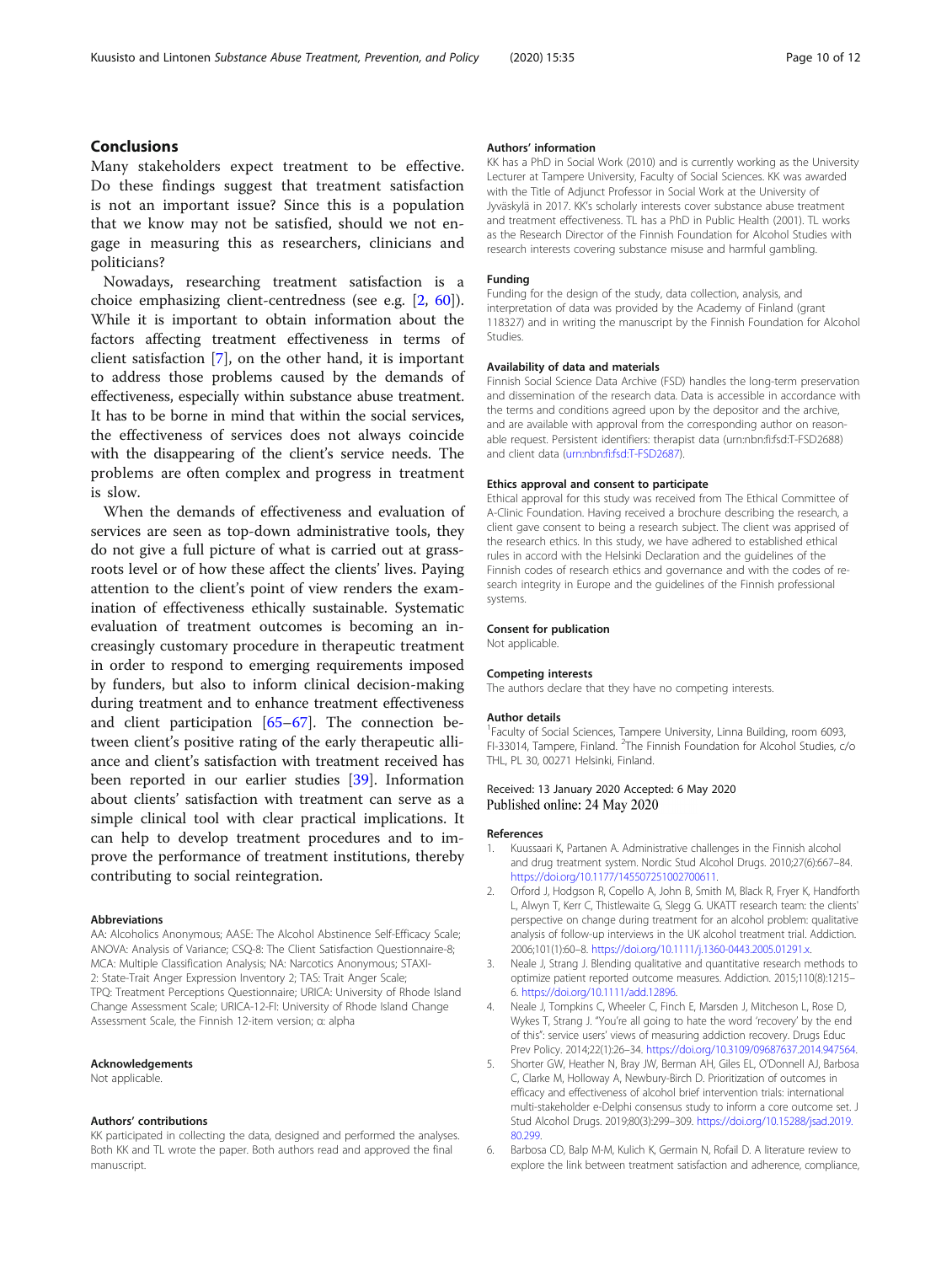<span id="page-10-0"></span>and persistence. Patient Prefer Adher. 2012;6(Jan):39–49. [https://doi.org/10.](https://doi.org/10.2147/PPA.S24752) [2147/PPA.S24752.](https://doi.org/10.2147/PPA.S24752)

- 7. Kendra MS, Weingardt KR, Cucciare MA, Timko C. Satisfaction with substance use treatment and 12-step groups predicts outcomes. Addict Behav. 2015;40(Jan):27–32. [https://doi.org/10.1016/j.addbeh.2014.08.003.](https://doi.org/10.1016/j.addbeh.2014.08.003)
- 8. Green SM, Hadjistavropoulos T, Sharpe D. Client personality characteristics predict satisfaction with cognitive behavior therapy. J Clin Psychol. 2008; 64(1):40–51. [https://doi.org/10.1002/jclp.20429.](https://doi.org/10.1002/jclp.20429)
- Adamson SJ, Sellman JD, Frampton CMA. Patient predictors of alcohol treatment outcome: a systematic review. J Subst Abus Treat. 2009;36(1):75– 86. <https://doi.org/10.1016/j.jsat.2008.05.007>.
- 10. Carlson MJ, Gabriel RM. Patient satisfaction, use of services, and one-year outcomes in publicly funded substance abuse treatment. Psychiatr Serv. 2001;52(9):1230–6. <https://doi.org/10.1176/appi.ps.52.9.1230>.
- 11. Dearing RL, Barrick C, Dermen KH, Walitzer KS. Indicators of client engagement: influences on alcohol treatment satisfaction and outcomes. Psychol Addict Behav. 2005;19(1):71–8. [https://doi.org/10.1037/0893-164X.19.](https://doi.org/10.1037/0893-164X.19.1.71) [1.71](https://doi.org/10.1037/0893-164X.19.1.71).
- 12. Donovan DM, Kadden RM, DiClemente CC, Carroll KM. Client satisfaction with three therapies in the treatment of alcohol dependence: results from project MATCH. Am J Addict. 2002;11(4):291–307. [https://doi.org/10.1080/](https://doi.org/10.1080/10550490290088090) [10550490290088090.](https://doi.org/10.1080/10550490290088090)
- 13. Morris ZS, McKeganey N. Client perceptions of drug treatment services in Scotland. Drugs Educ Prev Policy. 2007;14(1):49–60. [https://doi.org/10.1080/](https://doi.org/10.1080/09687630600906437) 09687630600906437
- 14. Zhang Z, Gerstein DR, Friedmann PD. Patient satisfaction and sustained outcomes of drug abuse treatment. J Health Psychol. 2008;13(3):388–400. <https://doi.org/10.1177/1359105307088142>.
- 15. McLellan AT, Hunkeler E. Patient satisfaction and outcomes in alcohol and drug abuse treatment. Psychiatr Serv. 1998;49(5):573–5. [https://doi.org/10.](https://doi.org/10.1176/ps.49.5.573) [1176/ps.49.5.573](https://doi.org/10.1176/ps.49.5.573).
- 16. Tetzlaff BT, Kahn JH, Godley SH, Godley MD, Diamond GS, Funk RR. Working alliance, treatment satisfaction, and patterns of posttreatment use among adolescent substance users. Psychol Addict Behav. 2005;19(2):199–207. [https://doi.org/10.1037/0893-164X.19.2.199.](https://doi.org/10.1037/0893-164X.19.2.199)
- 17. Batbaatar E, Dorjdagva J, Luvsannyam A, Savino MM, Amenta P. Determinants of patient satisfaction: a systematic review. Perspect Public Health. 2017;137(2):89–101. [https://doi.org/10.1177/1757913916634136.](https://doi.org/10.1177/1757913916634136)
- 18. Stallvik M, Flemmen G, Salthammer JA, Nordfjærn T. Assessing health service satisfaction among users with substance use disorders within the municipalities in Norway. Subst Abuse Treat Prev Policy. 2019;14:18. [https://](https://doi.org/10.1186/s1e3011-019-0207-4) [doi.org/10.1186/s1e3011-019-0207-4.](https://doi.org/10.1186/s1e3011-019-0207-4)
- 19. Boden MT, Moos R. Predictors of substance use disorder treatment outcomes among patients with psychotic disorders. Schizophr Res. 2013; 146(1–3):28–33. <https://doi.org/10.1016/j.schres.2013.02.003>.
- 20. Kuusisto K, Knuuttila V, Saarnio P. Clients' self-efficacy and outcome expectations: impact on retention and effectiveness in outpatient substance abuse treatment. Addict Disorders Treat. 2011a;10(4):157–68. [https://doi.org/](https://doi.org/10.1097/ADT.0b013e31820dd4ec) [10.1097/ADT.0b013e31820dd4ec.](https://doi.org/10.1097/ADT.0b013e31820dd4ec)
- 21. Kuusisto K, Knuuttila V, Saarnio P. Pre-treatment expectations in clients: impact on retention and effectiveness in outpatient substance abuse treatment. Behav Cogn Psychothe. 2011b;39(3):257–71. [https://doi.org/10.](https://doi.org/10.1017/S1352465810000846) [1017/S1352465810000846.](https://doi.org/10.1017/S1352465810000846)
- 22. Myers B, Govender R, Koch JR, Mandelscheid R, Johnson K, Parry CDH. Development and psychometric validation of a novel patient survey to assess perceived quality of substance abuse treatment in South Africa. Subst Abuse Treat Prev Policy. 2015;10:44. [https://doi.org/10.1186/s13011-015-](https://doi.org/10.1186/s13011-015-0040-3) [0040-3.](https://doi.org/10.1186/s13011-015-0040-3)
- 23. Ruggeri M, Dall'Agnola RB, Bisoffi G, Greenfield TK. Factor analysis of the Verona service satisfaction Scale-82 and development of reduced versions. Int J Meth Psych Res. 1996;6(1):23–38.
- 24. Sidani S, Epstein DR. Toward a conceptualization and operationalization of satisfaction with nonpharmacological interventions. Res Theory Nurs Pract. 2016;30(3):242–57. <https://doi.org/10.1891/1541-6577.30.3.242>.
- 25. DiClemente CC, Prochaska JO. Toward a comprehensive, transtheoretical model of change. In: Miller W, Heather N, editors. Treating addictive behaviors. New York: Plenum Press; 1998.
- 26. Spielberger C. STAXI-2. State-trait anger expression inventory-2. Professional manual. Odessa: Psychological Assessment Recources; 1999.
- 27. Waldron HB, Miller WR, Tonigan JS. Client anger as a predictor of differential response to treatment. In: Longabaugh R, Wirtz PW, editors. Project MATCH

hypothesis: results and causal chain analyses. Project MATCH monograph series Vol. 8. Bethesda: NIAAA; 2001.

- 28. Karno MP, Longabaugh R. Does matching matter? Examining matches and mismatches between patient attributes and therapy techniques in alcoholism treatment. Addiction. 2007;102(4):587–96. [https://doi.org/10.](https://doi.org/10.1111/j.1360-0443.2007.01754.x) [1111/j.1360-0443.2007.01754.x](https://doi.org/10.1111/j.1360-0443.2007.01754.x).
- 29. Najavits LM, Crits-Christoph P, Dierberger A. Clinicians' impact on the quality of substance use disorder treatment. Subst Use Misuse. 2000;35(12–14): 2161–90.
- 30. Imel ZE, Wampold BE, Miller SD, Fleming RR. Distinctions without a difference: direct comparisons of psychotherapies for alcohol use disorders. Psychol Addict Behav. 2008;22(4):533–43. [https://doi.org/10.1037/a0013171.](https://doi.org/10.1037/a0013171)
- 31. Wampold BE. How important are the common factors in psychotherapy? An update. World Psychiatry. 2015;14(3):270–7. [https://doi.org/10.1002/wps.](https://doi.org/10.1002/wps.20238) [20238.](https://doi.org/10.1002/wps.20238)
- 32. Larsen DL, Attkisson CC, Hargreaves WA, Nguyen TD. Assessment of client/ patient satisfaction: development of a general scale. Eval Program Plann. 1979;2(3):197–207. [https://doi.org/10.1016/0149-7189\(79\)90094-6](https://doi.org/10.1016/0149-7189(79)90094-6).
- 33. Attkisson CC, Greenfield TK. The Client Satisfaction Questionnaire (CSQ) scales and the Service Satisfaction Scale-30 (SSS-30). In: Sederer LI, Dickey B, editors. Outcome Assessment in Central Practice. Baltimore: Lippincott William and Wilkins; 1996. p. 120–7.
- 34. Marsden J, Duncan S, Gossop M, Rolfe A, Bacchus L, Griffiths P, Clarke K, Strang J. Assessing client satisfaction with treatment for substance use problems and the development of the treatment perceptions questionnaire (TPQ). Addict Res. 2000;8(5):455–70. [https://doi.org/10.3109/](https://doi.org/10.3109/16066350009005590) [16066350009005590.](https://doi.org/10.3109/16066350009005590)
- 35. Ruggeri M, Lasalvia A, Dall'Agnola R, van Wijngaarden B, Knudsen HC, Leese M, Gaite L, Tansella M. Development, internal consistency and reliability of the Verona service satisfaction scale - European version. Epsilon study 7. Br J Psychiatry. 2000;177(Suppl 39):41–8. [https://doi.org/10.1192/bjp.177.39.s41.](https://doi.org/10.1192/bjp.177.39.s41)
- 36. de los Cobos Perés J, Valero S, Haro G, Fidel G, Escuder G, Trujols J, Valderrama JC. Development and psychometric properties of the Verona Service Satisfaction Scale for methadone-treated opioid-dependent patients (VSSS-MT). Drug Alcohol Depend. 2002;68(2):209–14. [https://doi.org/10.1016/](https://doi.org/10.1016/S0376-8716(02)00196-5) [S0376-8716\(02\)00196-5](https://doi.org/10.1016/S0376-8716(02)00196-5).
- 37. Grupp K. Women one year following gender-specific treatment for alcohol and/or other drug dependency. J Addict Nurs. 2006;17(1):5–11. [https://doi.](https://doi.org/10.1080/10884600500521817) [org/10.1080/10884600500521817](https://doi.org/10.1080/10884600500521817).
- 38. Joe GW, Friend HJ. Treatment process factors and satisfaction with drug abuse treatment. Psychol Addict Behav. 1989;3(2):53–64. [https://doi.org/10.](https://doi.org/10.1037/h0080570) [1037/h0080570.](https://doi.org/10.1037/h0080570)
- 39. Knuuttila V, Kuusisto K, Saarnio P, Nummi T. Early working Alliance in outpatient substance abuse treatment: predicting substance use frequency and client satisfaction. Clin Psychol. 2012;16(3):123–35. [https://doi.org/10.](https://doi.org/10.1111/j.1742-9552.2012.00049.x) [1111/j.1742-9552.2012.00049.x](https://doi.org/10.1111/j.1742-9552.2012.00049.x).
- 40. Morris ZS, Gannon M. Drug misuse treatment services in Scotland: predicting outcomes. Int J Qual Health C. 2008;20(4):271. [https://doi.org/10.](https://doi.org/10.1093/intqhc/mzn019) [1093/intqhc/mzn019](https://doi.org/10.1093/intqhc/mzn019).
- 41. Andersson HW, Otterholt E, Gråwe RW. Patient satisfaction with treatments and outcomes in residential addiction institutions. Nordic Stud Alcohol Drugs. 2017;34(5):375–84. [https://doi.org/10.1177/1455072517718456.](https://doi.org/10.1177/1455072517718456)
- 42. Kypri K, Langley JD, Saunders JB, Cashell-Smith ML. Assessment may conceal therapeutic benefit: findings from a randomized controlled trial for hazardous drinking. Addiction. 2007;102(1):62–70. [https://doi.org/10.1111/j.](https://doi.org/10.1111/j.1360-0443.2006.01632.x) [1360-0443.2006.01632.x](https://doi.org/10.1111/j.1360-0443.2006.01632.x).
- 43. Responsible conduct of research and procedures for handling allegations of misconduct in Finland (2012). [\[https://www.tenk.fi/fi/tenkin-ohjeistot\]](https://www.tenk.fi/fi/tenkin-ohjeistot) Accessed on 17 Sept 2019.
- 44. The Ethical principles of research with human participants and ethical review in the human sciences in Finland (2019). [\[https://www.tenk.fi/fi/](https://www.tenk.fi/fi/eettinen-ennakkoarviointi-suomessa) [eettinen-ennakkoarviointi-suomessa\]](https://www.tenk.fi/fi/eettinen-ennakkoarviointi-suomessa) Accessed on 17 Nov 2019.
- 45. The European code of conduct for research integrity. Revised edition. Allea - All European Academics. [\[https://allea.org/code-of-conduct/\]](https://allea.org/code-of-conduct/) Accessed on 17 Nov 2019.
- 46. Saarnio P, Knuuttila V. A study of risk factors in dropping out from inpatient treatment of substance abuse. J Subst Use. 2003;8(1):33–8. [https://doi.org/](https://doi.org/10.1080/1465989031000067227) [10.1080/1465989031000067227.](https://doi.org/10.1080/1465989031000067227)
- 47. Saarnio P, Knuuttila V. A study of readiness to change profiles in alcohol and other drug abusers. J Addict Nurs. 2007;18(3):117–22. [https://doi.org/10.](https://doi.org/10.1080/10884600701500602) [1080/10884600701500602.](https://doi.org/10.1080/10884600701500602)